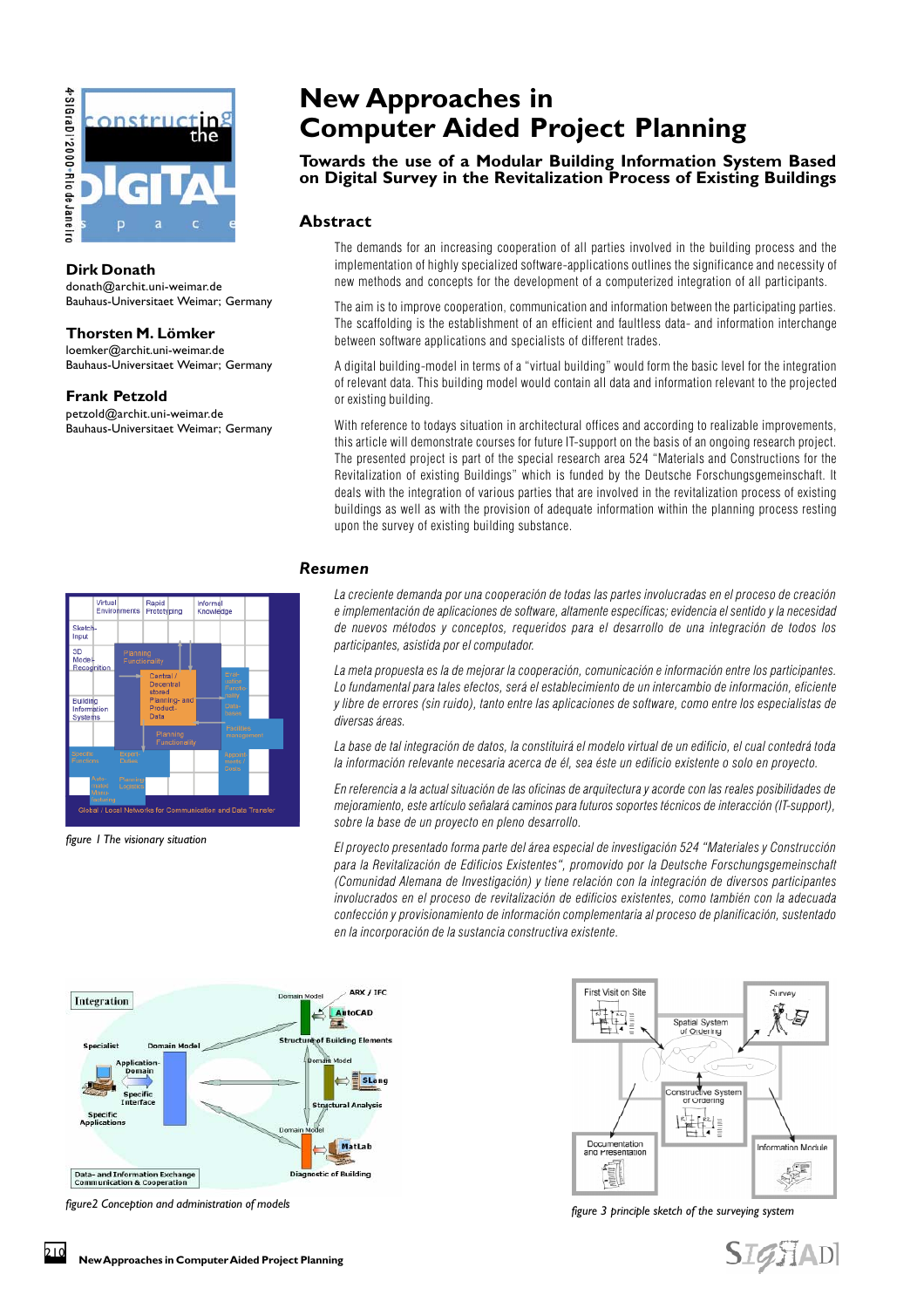#### **Introduction**



*figure 4 Variable attributes*

IT-integration of all parties involved in the life cycle of a building charges high demands to research in the area of information-processing correlated to building trade.

Due to highly specified, locally scattered participants with widely ramified knowledge in the planning- and building process, consistent data- and information interchange without losses is an essential part of a persistent computer aided planning process. Thus, it is obvious that cooperation between different planners and the resulting associated integration of highly specialized applications in heterogeneous system environments is unalterable for decisions made within the planning process.

Efficient data exchange requires the establishment of an integrative platform for understanding. This platform rests upon a digital building model. The realization of such a building model proves to be extremely complex within the following areas:

- · the definition and specification of relevant data and logical sequences
- · data- and information interchange
- · coordination of cooperation and communication between specialists.

Resting upon the presentation of these problems the current situation of IT-support for architectural offices will be demonstrated. In the following this article will demonstrate courses and visions for future IT-support on the basis of an ongoing research project.

## **Scenario I :The ordinary situation in the planning process**

Todays IT-support in the planning process is characterized through sequential succession of planning steps. Planners make use of high-performance specialized programs, represented by isolated applications and commonly used communication technologies like telephones, fax machines and email.

Data exchange between software packages correlated to building science, i.e. survey, CA(A)D, BOQ, works in principle only. The attempt to integrate specialists aspects of all participants targets a unification of model-building as well as a definition of protocols and interfaces.

The exchange of data and documents within the scope of a project takes place in terms of project-meetings, snail mail, courier, fax or email.

#### **Scenario II: The possible situation in the planning process**

With todays software applications work processes in building design could be reformed and improved, reaching an effectiveness which is not possible to be achieved with standalone applications and the methods described in the first scenario. In contradiction to object-oriented database management systems (OODBMS), which were praised to the skies, but do not allow to administer a consistent datamodel containing interwoven modules, Scenario 2 presupposes consistent models within each aspect of the planning. Current proposals for solution - like active relationships or the adaptation of the ´eventcondition-action-paradigm´ wouldn´t cause shouts of joy due to the fact that they are often specified for particular cases only (Bergmann, 1994; Kolender, 1997; Olbrich, 1998).

The main criteria and capability characteristics of scenario 2 which current systems are capable to meet will be described in the following.

· Survey as a basis for planning with CAAD in the revitalization and conservation process of existing buildings. (Donath, 1996)

· Availability of complex CAD-systems with extended and specific architectural functionality (CAAD).

· Linkage between CAAD-data and databases (DBMS) providing information for roombooks and administration of utilization.

· Linkage between CAAD-data and BOQ and tender-documents for the exchange of quantities and masses.

· Data exchange capabilities to directly deliver CAAD-data to other professionals and executive firms.

· Architectural visualization, presentation and simulation directly derived from the CAAD-package.

· Structured and classified office-organization, including a standardized filing- and archive system.

· Integration of programs to create and exchange digital BOQ- and tender documents as well as price indices.

· Establishment of networked computing equipment with appropriate security mechanisms and standardized access to global networks and net-services (Donath, 2000).



*Figure 5 Manual measurement*



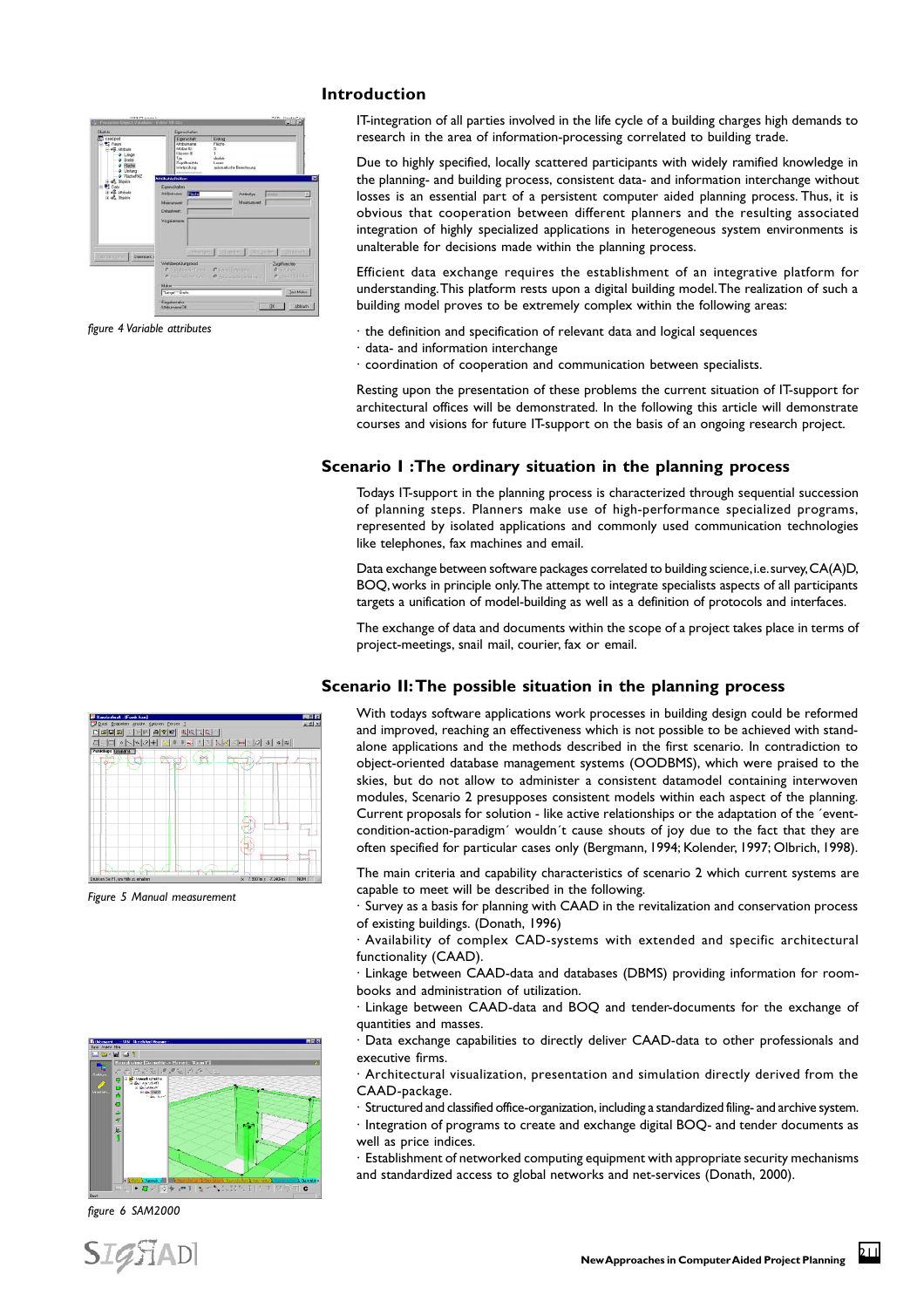## **Scenario III: The visionary situation for the integration of IT in the planning process**



*figure 7 GEBISexp - sketch*

Apparently, the current situation is not satisfying to the architects demands. Thus, it has to be clarified how architects could formulate their expectations and their hopes with reference to a further development of these tools.

Research in architecture and informatics related to building science strives for an explicit mapping of product- and process modeling for a long time. Previous attempts led to partial improvements, but they did not solve the problem entirely. The coverage of this complexity could be warranted on a higher level of integration only.

The basis of our vision of an integrated planning model as mentioned above will be built by a digital building model. In terms of a "virtual building" this model represents an existing building to be revitalized or a building that has to be newly designed. It constitutes itself through abstraction of attributes and properties of a commemorated/real building.

Consequently it represents a system of ordering of the totality of belonging data. The main task and functionality of a building model alike is the administration of all information necessary and the exchange of data between the specialists involved. This information and data interchange takes place on the basis of universally valid, formalized data structures.

According to that planning actions are temporal and spatially distributed cooperative processes, whose coordinating platform is the modeled representation of the planned object *(figure 1).*

#### **De facto developments within special architectural areas**

#### **An integrating platform for revitalization projects**



*Figure 8 Definition dialog - variable attributes (Vitruvius©)*



*figure 9 Room - 3D representation (Vitruvius©)*

The usage of computer aided information processing within the revitalization process is an indispensable part for the solution of special presentations of a problem. Accruing information has to be filed in a structured manner to allow cooperative processing of revitalization projects. Structuring, gathering and organization of information interchange forms a central and connecting role in planning.

The amount of different building types (industry, housing, ...) and their unique character as well as the multitude of different views within the life cycle of a building lead to extremely complex building models. These complex models could be controlled only be the use of a dynamically adjustable "view-oriented" subdivision of the whole amount of data into various domain-models.

The domain models reflect a relevant dynamically modifiable clipping at a time, i.e. survey, the architectural model, the load bearing model, of the disposable data of the building (SFB524, 1999).

The availability of building information to be based on the relation-oriented model approach will be realized throughout the various phases of the buildings life cycle. In this sense the digital building model serves as a virtual building *(figure 2)* (Willenbacher, 2000; Petzold, 2000).

#### **Digital survey- and information system relevant to building planning**

Coverage and survey of existing buildings very often forms the originator for planning intentions. The information to be covered, i.e. geometry, subject catalogues and informal data depend on the intended purpose. The information of the existing will be the basis for the following planning process. They will be completed with information gathered from following phases of the life cycle of the building.

The aim of our research is a deduction of a concept and the implementation of experimental systems for quick and save coverage and gathering of our built environment.

Depending on an in depth analysis we developed criteria for a computer aided building information- / survey system. These criteria include:

- · persistent support
- · model building on-site as well as plausibility tests
- · gathering of information with different characters and criteria
- · generation of a system of ordering
- · flexible geometric representations (Donath, 1997)

From a variety of demands the following items were chosen to be used in concepts and experimental software applications: